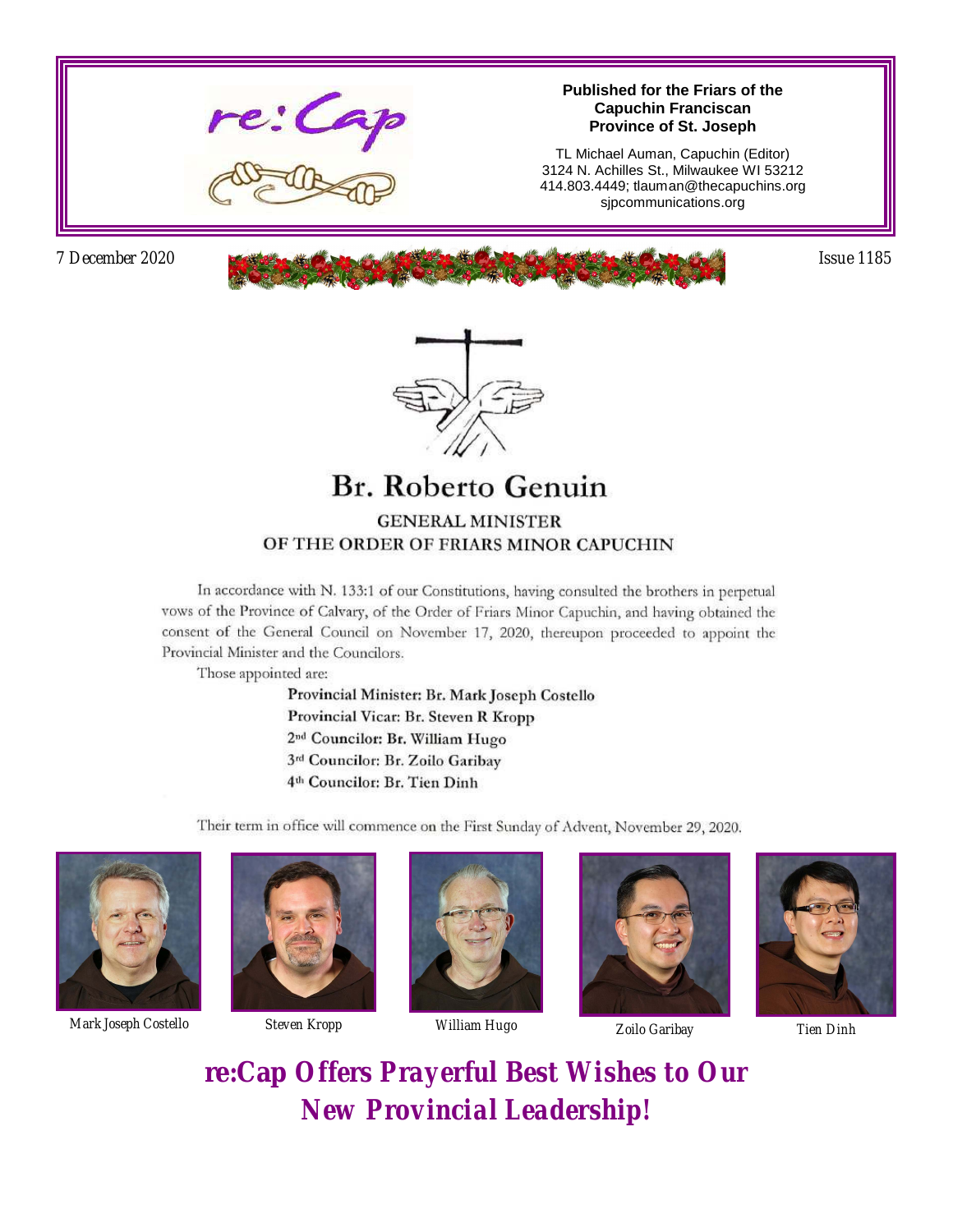# *Experience, Continuity and Diversity!*

After many months following the *scheduled* end of our last triennium, the General Council in Rome elected five of our brothers to our Provincial Council. In a simple Evening Prayer ritual this past week, our brothers were installed in their leadership positions. The slate includes three of our brothers (Mark Joseph, Steve and Bill) who bring provincial leadership experience and administrative continuity. And our two brothers (Zoy and Tien) exemplify the diversity that has been a hallmark of our provincial elections.

On his first day in office, Mark Joseph offered this initial reflection in a letter to the friars: "Today marks a new liturgical year and a new Provincial Council. In the midst of all the uncertainty that we are experiencing, something is ending and something is at its start. Today's Gospel could really be applied to selecting new leadership, and relieving those serving in leadership in the year 2020: *'Be watchful! Be alert! You do not know when the time will come. Mk. 13:33'*."

"We are most grateful for our brother Michael Sullivan, who has done over and above his two terms of service to the province. When the new council was named and I started receiving emails, one friar congratulated me and then asked if Michael had "conceded! Michael's graciousness has been evident throughout the many challenges he has had to face as provincial minister. His concern to create a successful transition in leadership is much appreciated. His having joined the thousands of hospitalized Covid-19 sufferers makes very real the dangers of this time. With all the brothers, my prayers and best regard goes out to him. Steven Kropp, our continuing province vicar deserves our thanks for serving well and for keeping his lamp lit. I have had the pleasure of working with Steve for many years and his strong support for our Montana mission is keenly felt. Our brothers Jerry Johnson, Daniel Fox and David Preuss showed their willingness to serve in leadership, even when their pastoral commitments were beyond full time. Their insight, wit and commitment to the province have made their mark on these last years. *Thank you brothers!"*

And so, a new triennium — with new challenges — has begun!

# *Pope Marks Anniversary of U.S. Missionaries' Murder in El Salvador*



*Statue of Jean Donovan at the Solanus Center*

Remembering the three U.S. religious women and a laywoman brutally murdered during El Salvador's civil war, Pope Francis hailed them as examples of faith and missionary discipleship.

Before concluding his weekly general audience Dec. 2, the pope commemorated the 40th anniversary of the death of the four American missionaries: Maryknoll Srs. Maura Clarke and Ita Ford, Ursuline Sr. Dorothy Kazel and lay missionary Jean Donovan.

"These women lived their faith with great generosity. They are an example for all to become faithful missionary disciples," the pope said.

The December 1980 murder of the four missionaries capped a deadly year for the Catholic Church in El Salvador. In March of that same year, St. Oscar Romero, then-archbishop of San Salvador and a critic of the right-wing government's use of violence and torture in the country, was murdered while celebrating Mass.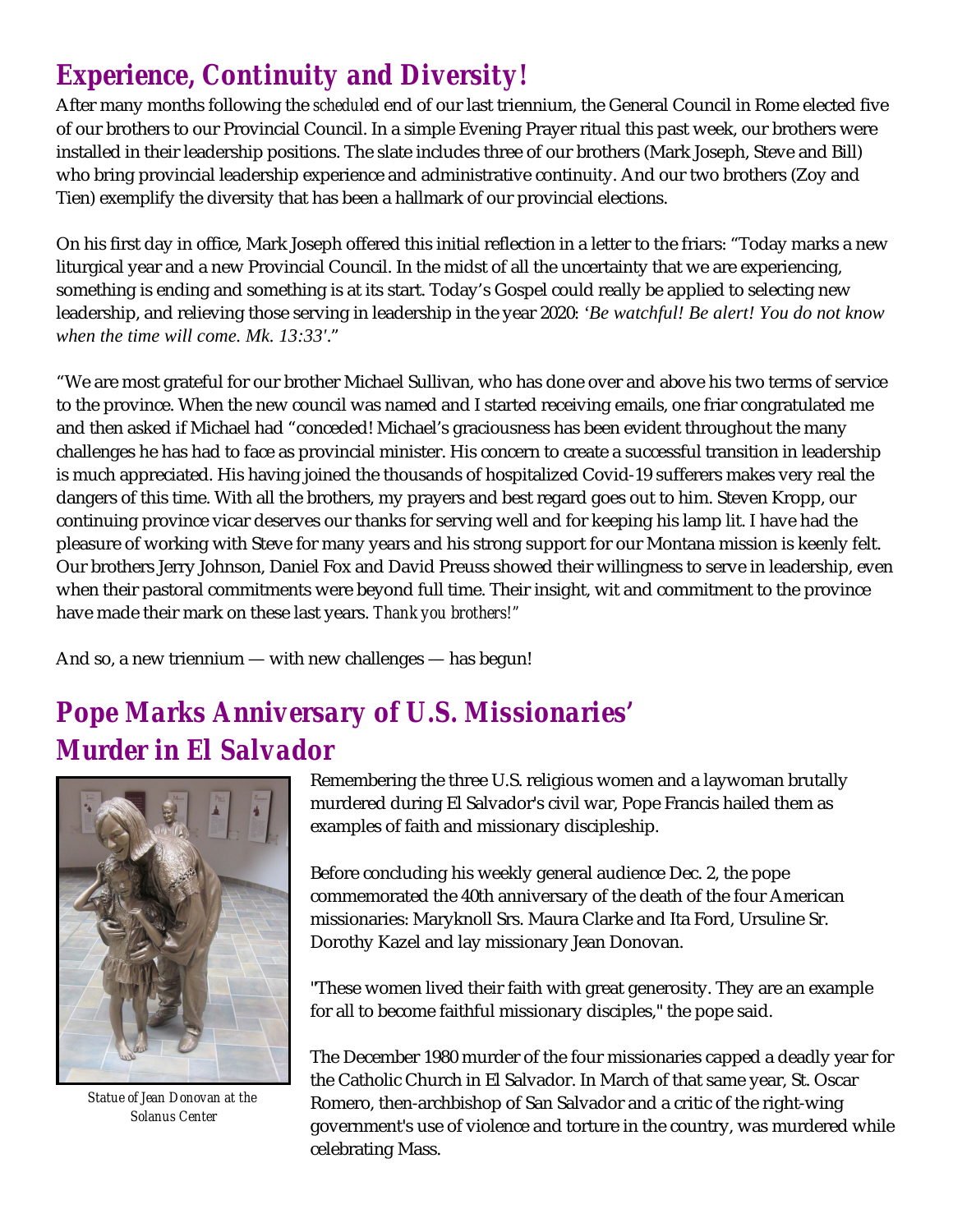## *Montana Parish Receives Grant*



*St. Xavier Church in the Crow Indian Reservation*

The National Fund for Sacred Places, a program managed by Partners for Sacred Places in collaboration with the National Trust for Historic Preservation, selected 16 vital congregations across the United States to receive funding and technical assistance. All of the 2020 awardees will receive generous preservation grants up to \$250,0000, along with pro bono support services, to ensure their projects are well planned and successful. The

congregations selected to receive awards from the Fund represent some of the country's most significant and

community-minded sacred places. In addition to their beauty and historical legacy, these congregations also provide invaluable resources, sustenance, and support to their respective communities. St. Xavier Mission in St. Xavier MT is one of the 16 recipients to receive this funding. Mark Joseph Costello recently designed a new altar for the church



### *Solanus Center Expansion*



Work is progressing on the Solanus Casey Center expansion in Detroit. Construction is progressing well on the parking lot for 65 vehicles that is located on the north side of Kerchival. To build this, six lots were purchased, and three lots are in a long-term lease agreement with the Detroit Water and Sewer Dept. The project was complicated by soil contamination with 190 tons of contaminated soil needing to be hauled off to a toxic waste dump. The aggressive water remediation mandates of the city were complicated by the contamination problems necessitating a complex bio-swale system for the lot. Work is about to begin on the 5000 square foot addition to the center. The entire project should take about two more years.

*To Our Readers:* Since the current pandemic began many months ago, our publication schedule has been considerably altered. Our ministries have severely curtailed activities, and our provincial celebrations have either been postponed indefinitely, or restricted to conform with state and local ordinances regarding the size of gatherings, making reporting difficult. We trust you understand, given these circumstances. We will publish our newsletter when we have news and information to share with you. Thank you for your understanding!